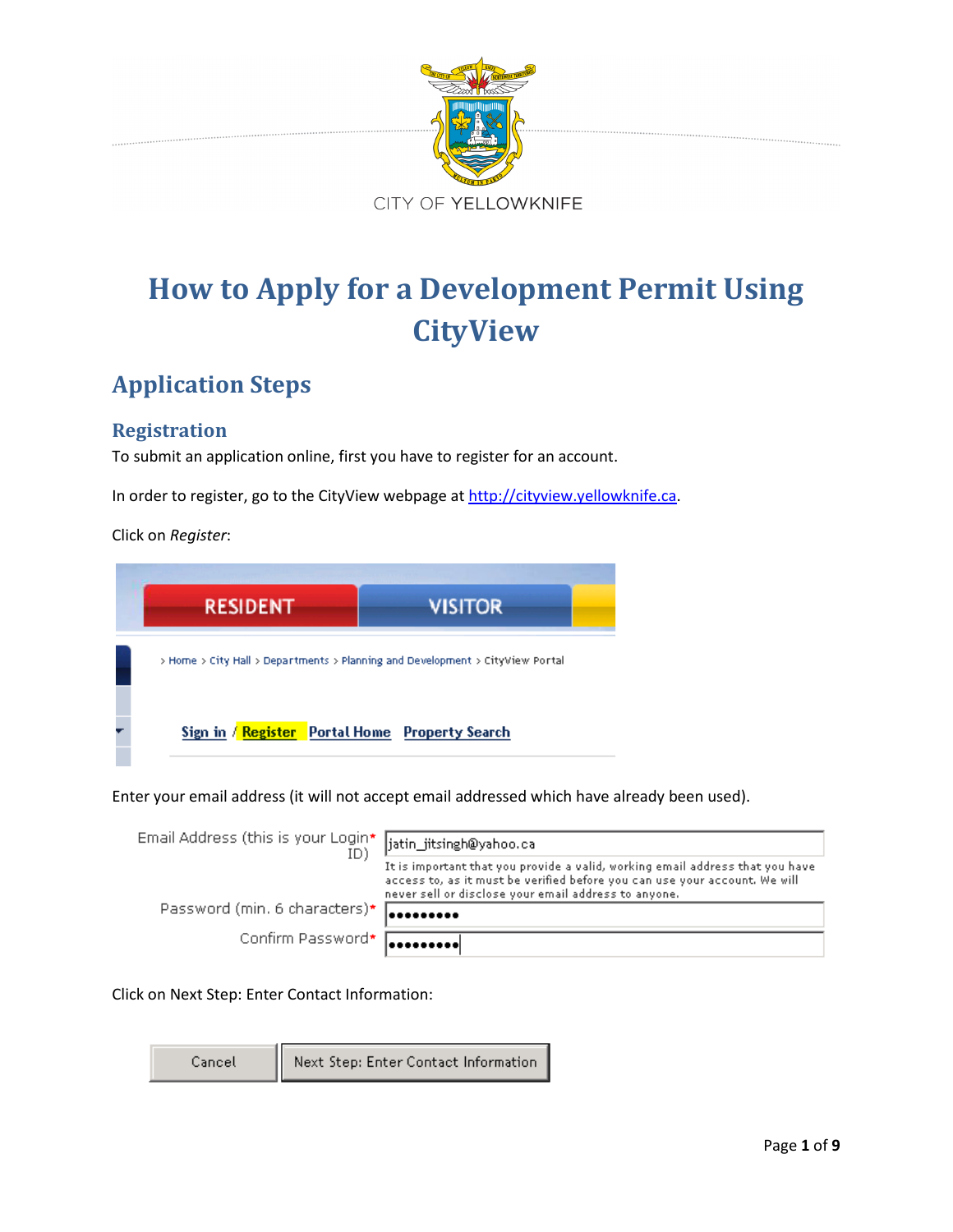

Enter Contact Information continued:

Enter your name.

You can search for your current address by typing your address in the Auto Suggest field: *Search for Address,* and then click on the check box "Same as location Address".

Otherwise, you can manually type your address in the Address fields.

Primary

Cell

Enter your phone number.

#### **Contact Information**

Required information is indicated with an asterisk (\*). Full Name\* J Chadha . Address \_ Search for address Begin typing a street address above and we will search existing locations. within the jurisdiction. If your location appears, please select it from the list. If you can not find your address, you can enter it manually in the fields below. Mailing Address \_\_\_\_\_\_\_\_\_\_\_ Same as Location Address: Street Address\* 8789 Mckenzee Avenue Additional Address Information **Yellowknife NT X1A 1A2**City/Province/Postal Code\* Victori BC V8B 6T5 . Contact Numbers . Contact Number(s) Type **Contact Number** Ext.

7781111111

(\*Please note: at least one contact number is required)

X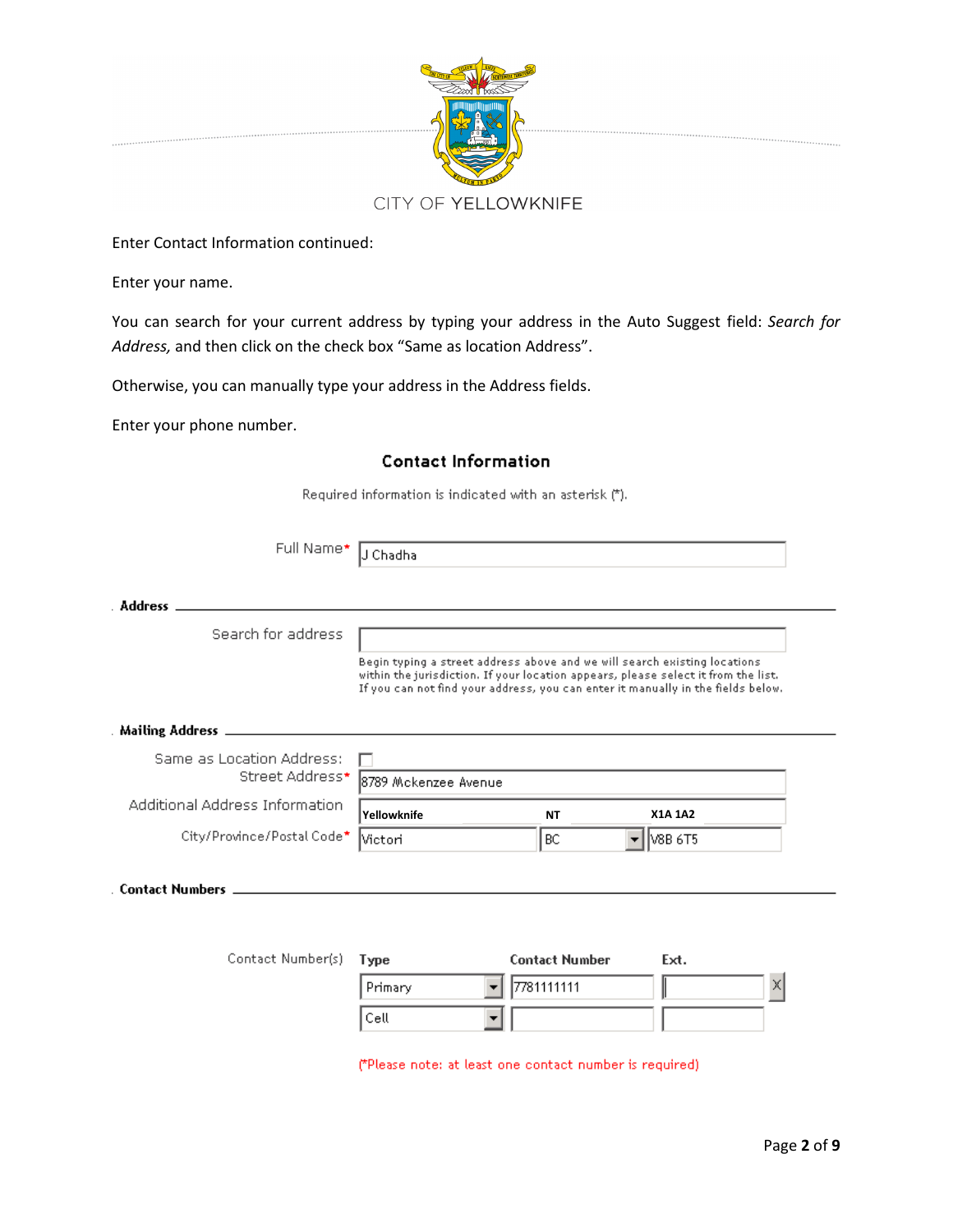

#### Click on Complete Registration

Previous Step: Create Account

Next Step: Complete Registration

An email will come to your email inbox; (if it does not, please check your spam folder).

noreply@yellowknife.com City of Yellowknife web portal account registration Click on the email to go to the details of email. Click on the registration link to complete the process. You will get this message: **BUSINESS** RESIDENT **VISITOR** > Home > City Hall > Departments > Planning and Development > CityView Portal

Sign in / Register Portal Home Property Search

# Your account has been successfully activated

Thank you for activating your account.

To access the CityView Portal, please Sign In now or proceed directly to the Portal Home Page

Registration process is complete; you can sign into the CityView webpage (portal).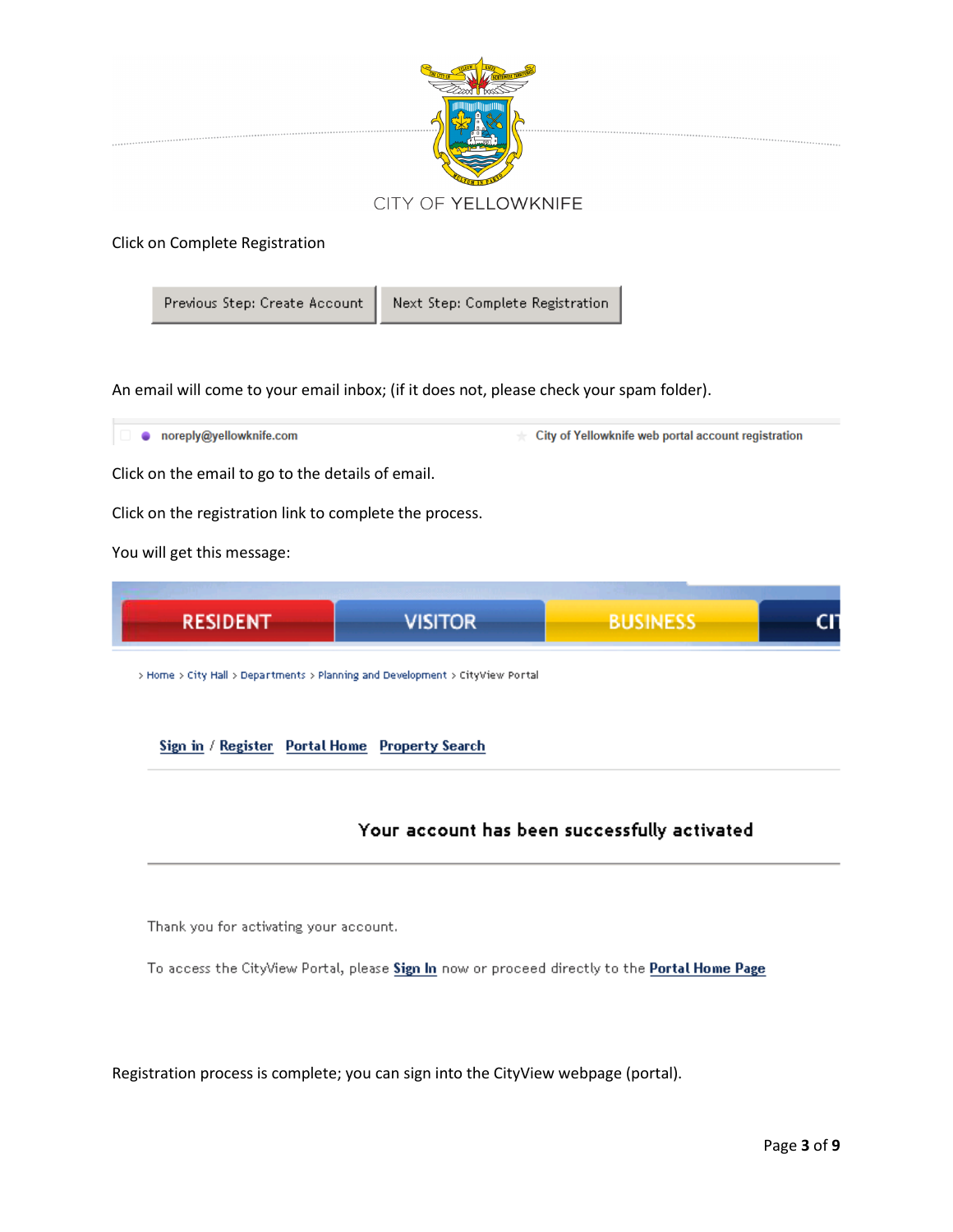

#### **WHERE TO GO TO APPLY FOR A DEVELOPMENT PERMIT:**

- a) Go to the CityView webpage (portal) at http://cityview.yellowknife.ca
- b) Click on Sign-In

|                  |                 |                                                                               | <b>MEDIA ROOM    </b><br>JOB POSTINGS<br>Search: Search | <b>HOME</b><br>SITE MAP<br><b>SEARCH</b> |
|------------------|-----------------|-------------------------------------------------------------------------------|---------------------------------------------------------|------------------------------------------|
|                  | <b>RESIDENT</b> | <b>VISITOR</b>                                                                | <b>BUSINESS</b>                                         | <b>CITY HALL</b>                         |
| <b>CITY HALL</b> |                 | > Home > City Hall > Departments > Planning and Development > CityView Portal |                                                         |                                          |
| City Hall        |                 |                                                                               |                                                         | <b>B</b> iListen                         |

c) Enter your email address & password

|       |                                                                                                                                                                                         | Welcome to the City of Yellowknife web portal. |  |  |  |
|-------|-----------------------------------------------------------------------------------------------------------------------------------------------------------------------------------------|------------------------------------------------|--|--|--|
|       | With an account you will be able to do more with CityView Portal. This includes faster entry of certain information, and access<br>to certain options not available to anonymous users. |                                                |  |  |  |
| Login |                                                                                                                                                                                         |                                                |  |  |  |
|       | Email Address*                                                                                                                                                                          | jchadha@harriscomputer.com                     |  |  |  |
|       | Password*                                                                                                                                                                               |                                                |  |  |  |
|       |                                                                                                                                                                                         | Forget your password?                          |  |  |  |
|       |                                                                                                                                                                                         | <br>Logic                                      |  |  |  |

#### d) This is your welcome screen:



e) Click on *Apply for Planning Permit*

#### **STEP ONE IN APPLICATION: PROJECT DESCRIPTION**

Enter the following information:

- a. Project (Application)\* type: Select Development Permit.
- b. Enter Project Description (What are you planning to build? Enter a brief description.)
- c. Enter comments, which is anything additional information you want to convey to the planner.
- d. Indicate where there is a variance requested to the zoning requirements (for example, if the height limit is 8 metres but you want to build a 9 metre house). If you are not sure,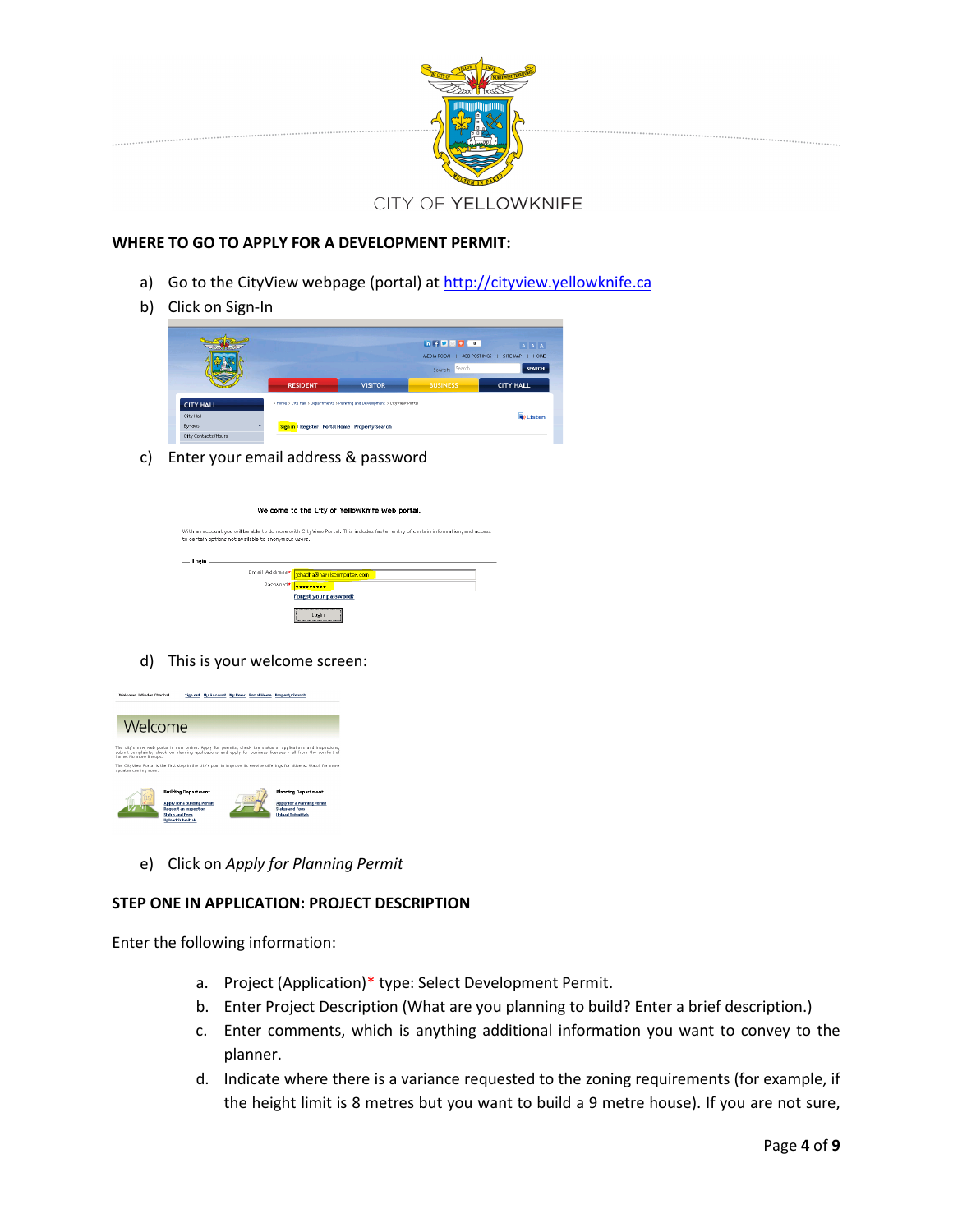

enter 'no' and if there is a variance you will be contacted later by planning staff. **Most applications do not require a variance.**

e. Enter the utility account information, or provide information for new utility account (if required).

#### **STEP TWO: DEVELOPMENT PERMIT TYPES**

Click on Next Step: Planning Types

These are the possible planning types. We are applying to build a house, so we select 'Single Detached Dwelling Unit.' **Please select only one type of application.**

a) Select the Application Type and click on Next Step: Planning Settings

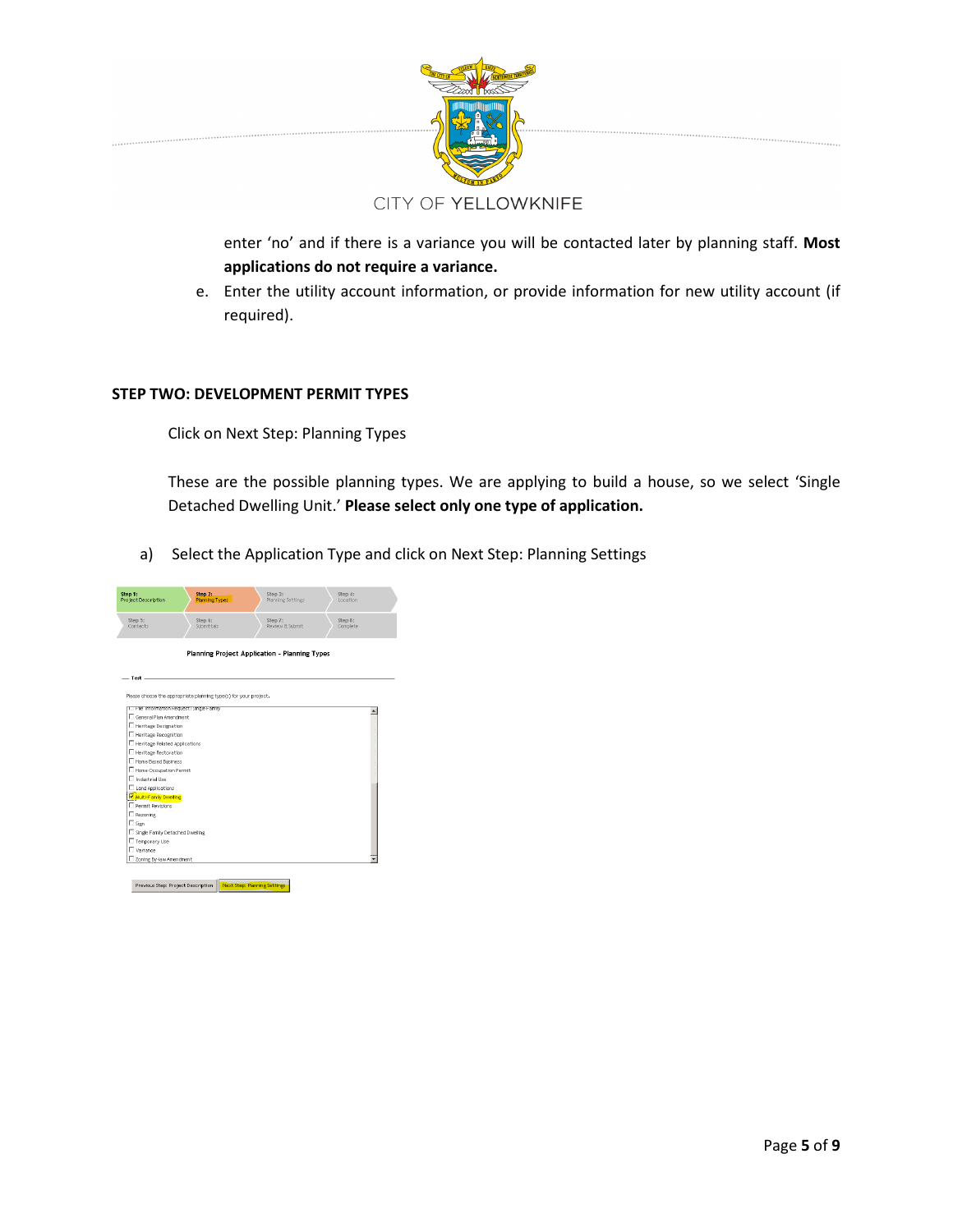

#### **STEP THREE: DEVELOPMENT PERMIT SETTINGS**

Enter Planning Type information: This is to provide any extra information, if required (such as the number of units if you are building a multi-unit dwelling). If you have indicated that there is a variance, then this is where you will enter the information. If you have questions about how to calculate the variance, call the Planning and Lands office at 920-5600 and ask to speak to a planner**.** 

| Step 1:<br><b>Project Description</b>                                              | Step 2:<br>Planning Types | Step 3:<br><b>Planning Settings</b>                                                                                 | Step 4:<br>Location |
|------------------------------------------------------------------------------------|---------------------------|---------------------------------------------------------------------------------------------------------------------|---------------------|
| Step 5:<br>Contacts                                                                | Step 6:<br>Submittals     | Step 7:<br>Review & Submit                                                                                          | Step 8:<br>Complete |
|                                                                                    |                           | Planning Project Application - Planning Type Information<br>Required information is indicated with an asterisk (*). |                     |
| <b>Multi-Family Dwelling</b><br>٠<br>Multi Family Dwelling<br>Number of Units: 135 |                           |                                                                                                                     |                     |
| Previous Step: Planning Types                                                      | Next Step: Location       |                                                                                                                     |                     |

#### **STEP FOUR: LOCATION**

Enter the location by putting the address in Auto Suggest field *Search for Address*

| Search for address: | الممميا                                                   |
|---------------------|-----------------------------------------------------------|
|                     | 1000-1200 GITZEL ST<br>alaasa aalaan ku ku sa ni ahaa lam |

b) Click on Next Step: Contact

Previous Step: Work Item Settings Next Step: Contacts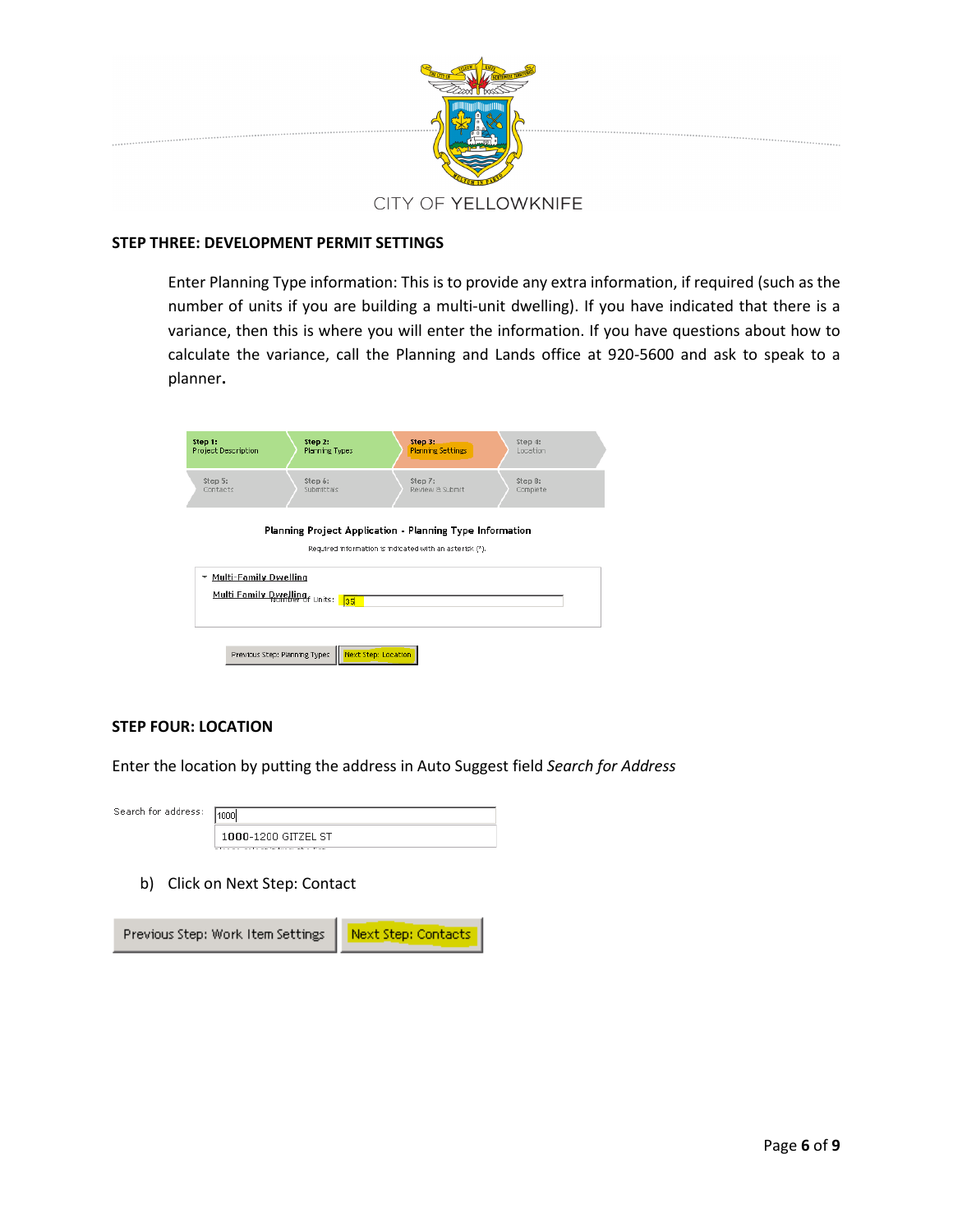

#### **STEP FIVE: APPLICATION**

If extra contacts are required, click on Add New Contact / Add new Contact from Address Book (for existing contacts in CityView). If not, then *Next Step: Submittals*

| Step 1:<br><b>Project Description</b>                         | Step 2:<br>Step 3:<br>Step 4:<br><b>Development Permit Types</b><br><b>Development Permit</b><br><b>Location</b><br><b>Settings</b> |  |  |  |  |
|---------------------------------------------------------------|-------------------------------------------------------------------------------------------------------------------------------------|--|--|--|--|
| Step 5:<br>Contacts                                           | Step 6:<br>Step 8:<br>Step 7:<br><b>Upload Files</b><br>Review & Submit<br>Complete                                                 |  |  |  |  |
|                                                               | <b>Development Permit Application - Contacts</b>                                                                                    |  |  |  |  |
| <b>Type</b>                                                   | Contact                                                                                                                             |  |  |  |  |
| Not shown for privacy reasons<br>Owner                        |                                                                                                                                     |  |  |  |  |
| <b>Applicant</b><br>Karin Kronstal, Address: 4807-52nd Street |                                                                                                                                     |  |  |  |  |
| <b>Add New Contact</b>                                        | Previous Step: Location<br><b>Next Step: Upload Files</b>                                                                           |  |  |  |  |
|                                                               |                                                                                                                                     |  |  |  |  |

#### **STEP SIX: UPLOAD FILES**

Upload documents against each Checklist on screen by clicking on Browse Button. PLEASE NOTE: File names may not contain punctuation or special characters (\$ &,% etc.). You can submit one file for each plan required, or all documents as one file (PDF format preferred, JPEG also accepted.)When finished, click on *Next Step: Review and Submit*

| Submittal documents can be uploaded now or at a later time. If you choose to upload submittal documents later, this<br>form can be accessed from the Upload Submittals link on the main page. |                                           |                      |
|-----------------------------------------------------------------------------------------------------------------------------------------------------------------------------------------------|-------------------------------------------|----------------------|
| Type                                                                                                                                                                                          | <b>Status</b>                             | <b>Date Received</b> |
| ۰<br>Site Plan                                                                                                                                                                                | Pending                                   |                      |
| <b>Submit A New Document For This Requirement:</b>                                                                                                                                            | Browse<br>SitePlanSample.pdf Remove       |                      |
| ٠<br>Landscaping Plan                                                                                                                                                                         | Pending                                   |                      |
| Submit A New Document For This Requirement:                                                                                                                                                   | Browse<br>landscape planSample.pdf Remove |                      |
| ۰<br>Elevation Drawing                                                                                                                                                                        | Pending                                   |                      |
| Submit A New Document For This Requirement:                                                                                                                                                   | Browse<br>building_elevationSample.pdf    | Remove               |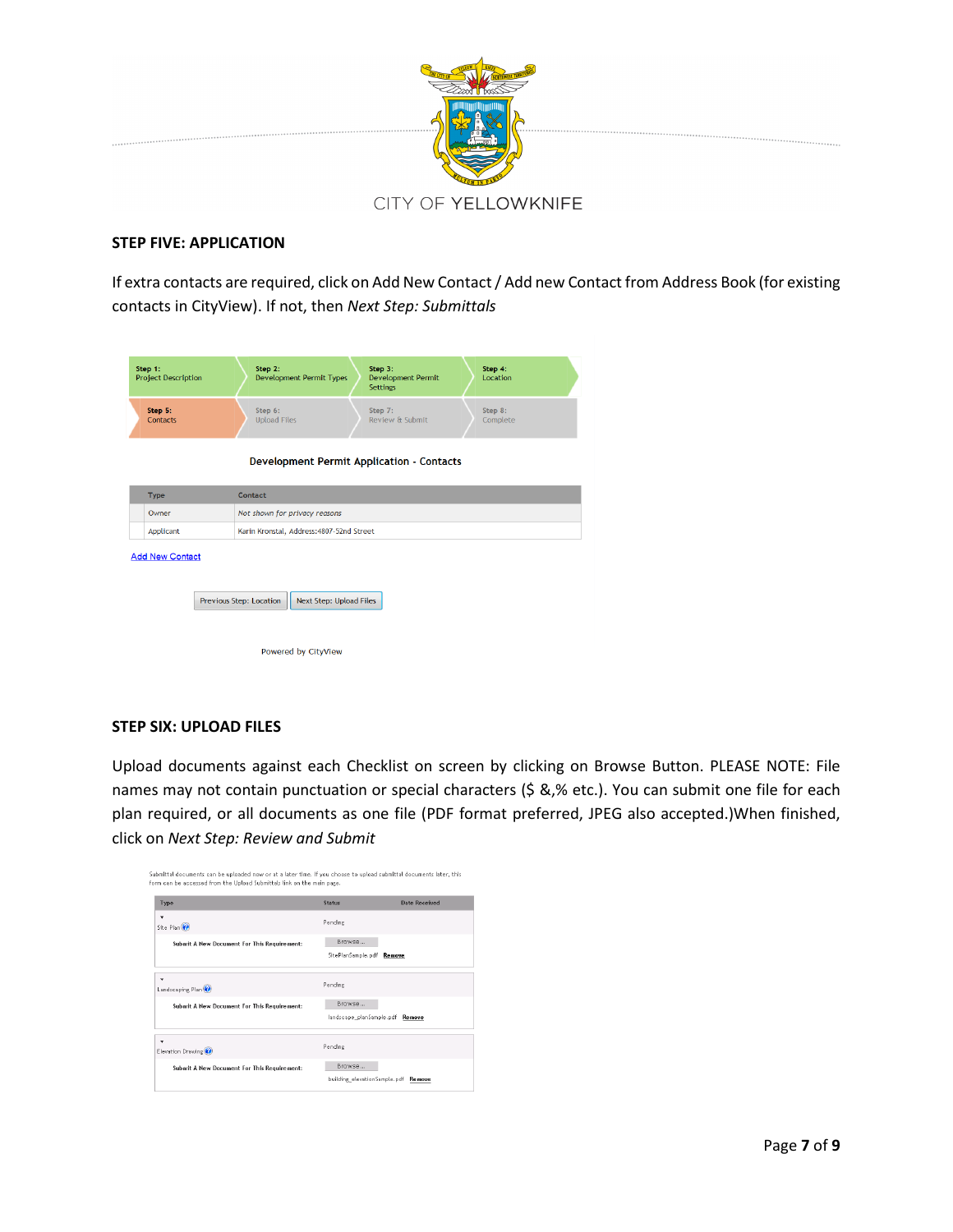

| Cross Section (All Structural details, finishes & window & door Pending<br>schedules) <sup>(2)</sup> |                            |         |  |  |
|------------------------------------------------------------------------------------------------------|----------------------------|---------|--|--|
| Submit A New Document For This Requirement:                                                          |                            | Browse  |  |  |
| ٠<br>Foundation plan                                                                                 |                            | Pending |  |  |
| Submit A New Document For This Requirement:                                                          |                            | Browse  |  |  |
| ٠<br>All Plans / Drawings / Documents in Single File                                                 |                            | Pending |  |  |
| Submit A New Document For This Requirement:                                                          |                            | Browse  |  |  |
| Other<br>Select additional documents if necessary.                                                   |                            |         |  |  |
|                                                                                                      |                            | Browse  |  |  |
| Please describe the reason for<br>this file upload:                                                  |                            |         |  |  |
|                                                                                                      |                            |         |  |  |
| Previous Step: Contacts                                                                              | Next Step: Review & Submit |         |  |  |

#### **STEP SEVEN: REVIEW SUBMISSION**

Review you application and click on *Submit Application*

| $Fers$ $-$                                                                                                                                   |                  |               |                 |
|----------------------------------------------------------------------------------------------------------------------------------------------|------------------|---------------|-----------------|
| <b>Paid Fees</b><br>None                                                                                                                     | Amount<br>\$0.00 | Paid<br>50.00 | Owing<br>\$0.00 |
| <b>Outstanding Fees</b>                                                                                                                      | Amount           | Paid          | Owing           |
| Residential Detatched Single/Multi Family                                                                                                    | \$2,500.00       | \$0.00        | \$2,500.00      |
| Totals:                                                                                                                                      | \$2,500.00       | \$0.00        | \$2,500.00      |
| If the Fees are not paid within 3 days of application submission, the application will be CLOSED!<br>Total Amount Payable Online: \$2,500.00 |                  |               |                 |

#### **STEP EIGHT: COMPLETE APPLICATION**

The application Status page comes up, indicating your Permit Number (Application number). **Please record this number for your records.**

| Welcome Jatinder Chadha!       |                                  | Sign out My Account My Items Portal Home Property Search                     |                     |
|--------------------------------|----------------------------------|------------------------------------------------------------------------------|---------------------|
|                                |                                  |                                                                              |                     |
| Step 1:<br>Project Description | Step 2:<br><b>Planning Types</b> | Step 3:<br><b>Planning Settings</b>                                          | Step 4:<br>Location |
| Step 5:<br>Contacts            | Step 6:<br>Submittals            | Step 7:<br>Review & Submit                                                   | Step 8:<br>Complete |
|                                |                                  | <b>Planning Project Application - Complete</b><br>Project Number: PL20130464 |                     |